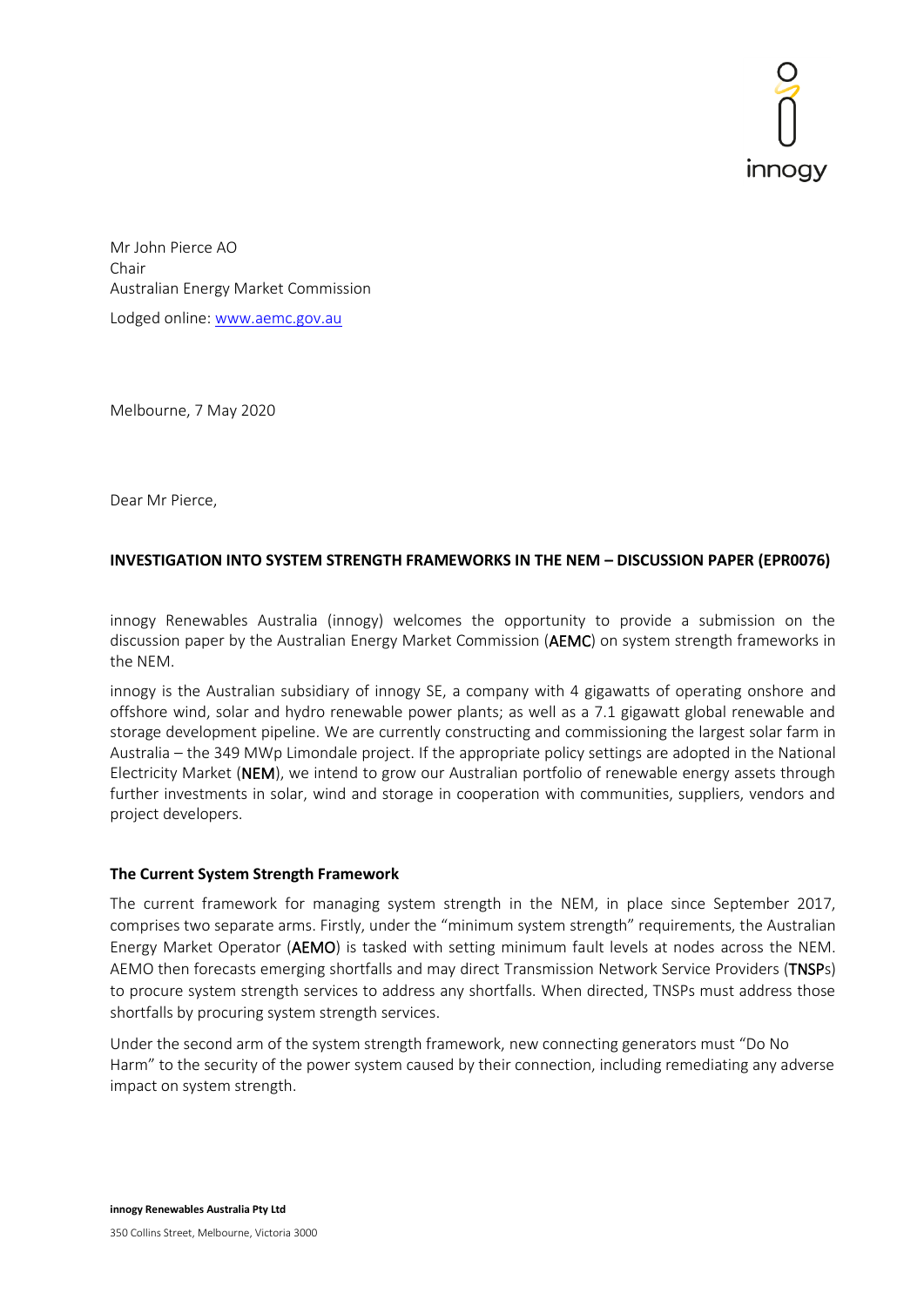

Page 2/4

### **Issues with the Minimum System Strength Requirements**

We agree with the issues that AEMC has identified with the minimum system strength framework. The issue of greatest concern to innogy is the reactive nature of the framework. System strength shortfalls are not effectively forecast and mitigated or avoided in advance, leading to potentially significant impacts on generators in terms of delays in commissioning and interventions on operating plants, higher capital expenditure and ultimately higher costs for consumers.

We note that this is not the fault of AEMO or TNSPs, given the practical difficulties in forecasting over a 5 year period a number of variables that impact system strength, particularly the volume of inverter-based generation connecting to the grid. Once a system strength shortfall can be foreseen with sufficient certainty, the most efficient way to address the shortfall may no longer be available.

Nonetheless, we believe that changes to the regulatory framework could allow AEMO and TNSPs to operate in a more proactive and efficient manner.

## **Issues with the "Do No Harm" Requirement**

We also agree with the issues AEMC has identified with the "Do No Harm" framework, particularly the inability to coordinate the procurement of system strength services across multiple generators. While scale-efficient system strength remediation is not prohibited by the rules, and indeed AEMO has tried to encourage this approach, the practical reality is many generators are competing for limited grid access and working to different investment timeframes, different risk and return requirements and ultimately different business models, not to mention the technical complexities in defining and determining appropriate remediation across multiple projects. This makes aligning multiple generators on a shared system strength solution extremely difficult, resource intensive for generators, AEMO and TNSPs, and is not, in our view, a practical solution going forward.

Unfortunately, the current model leads to a number of inefficient individual investments in system strength remediation schemes, which cannot be taken into account by subsequently-connecting generators, perpetuating further inefficient investments. The fact is, substantial further capital investment is required on these system strength remediation schemes, such as synchronous condensers, and no return on capital deployed is earned on these investments (in fact in our experience banks are not willing to lend on these investments given the non-revenue generating nature of this infrastructure).

We have also found there to be significant cost and time involved in the intensive and iterative modelling for a system strength impact assessment. We understand and appreciate the need for complex modelling in order to securely connect the large volume of inverter-based generators to the grid, and that in certain grid locations, a new connecting generator may prompt the need for a new system strength remediation scheme. However, the current framework is inefficient, and has resulted in innogy building greater contingencies into business cases for any new projects we have looked at. We expect many other investors, developers and owner/operators would also be incorporating increased contingencies into their business cases given the inefficiencies discussed above. Such contingencies can sometimes be the difference between a project meeting its hurdle rate or not, but even if the project does proceed, the higher project cost is ultimately a sub-optimal outcome for consumers.

**innogy Renewables Australia Pty Ltd** 350 Collins Street, Melbourne, Victoria 3000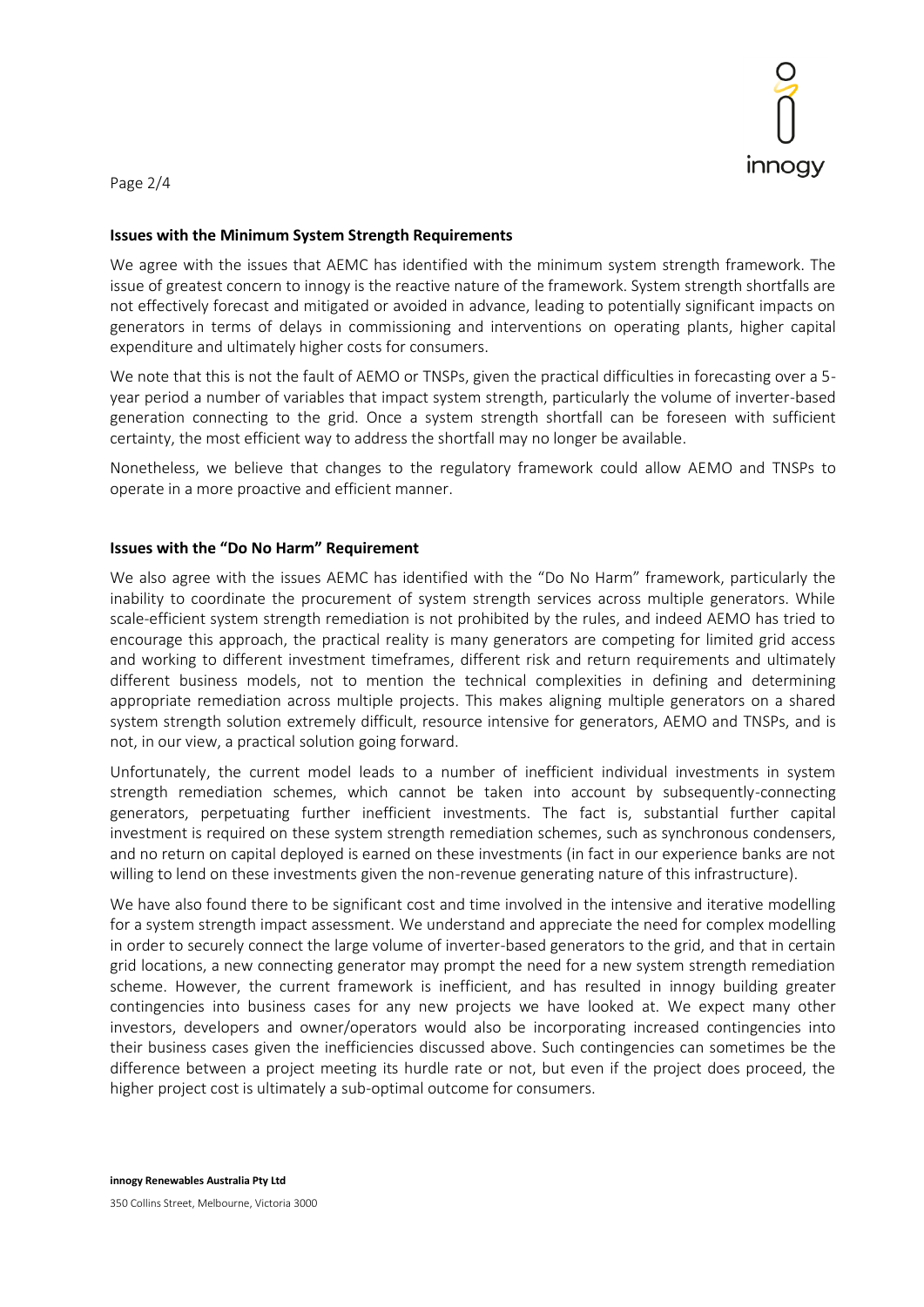

Page 3/4

#### **The Future Framework for System Strength**

AEMC has identified four models to be analysed under the current investigation:

- A centrally coordinated approach, where AEMO or TNSPs would be responsible for procuring necessary volumes of system strength to meet a central plan;
- A decentralised approach where a competitive market plays the central role in coordination and delivery of system strength services;
- A mandatory service provision approach, where all generators are required to actively contribute to system strength, similar to the current "Do No Harm" requirement; and
- An access standard approach, where all generators are required to have a "passive" system strength withstand capability.

In our view, the most efficient method to address the issues with the current framework is through the centrally coordinated approach. This appears to be the only model that coordinates the efficient procurement of system strength services for the system as a whole, allowing a more proactive and more efficient way forward. From a generator's perspective, the centrally coordinated model, if designed well, will facilitate a more streamlined connection process and reduced risk of subsequent market interventions, further reducing the risk premium and the levelized cost of electricity for future projects. This will ultimately lead to better outcomes for consumers. The need for scrutiny of such a coordinated approach to ensure the most efficient outcome will need to be carefully balanced against the need to avoid lengthy delays in addressing system strength issues and the consequent impacts on generation and consumer outcomes.

We note that the AEMC is considering who should pay under a centralised coordinated model, whether it be generators paying through a connection fee (in the same way that generators currently pay under the "Do No Harm" requirements) or whether it be TNSPs (as under the current minimum system strength requirements when a shortfall needs to be addressed). While the TNSPs would directly pass any costs they incur through to consumers via increased transmission use of system charges, generators would indirectly pass costs through to consumers via higher prices. As a generator, we are not averse to paying an upfront fee for system strength assurances with respect to our plant's point of connection, provided the calculation of the fee is open, transparent and is known prior to final investment decision, and provided the fee is reasonable given the degree of certainty we could have about connection timeframes and the level of immunity we would have from subsequent market interventions.

If the preferred design is a generator-pays model, we are interested in optionality for "generator-led" system strength remediation if the generator can do so to the same standard but at a lower cost than the system strength portion of a connection fee. This would provide one useful check or balance to ensuring a coordinated model does in fact lead to the most efficient outcome for consumers.

One final point we would make about the future framework for system strength relates to information publication. While AEMO publishes minimum fault levels at nodes across the NEM, and publishes reports about areas facing shortfalls, it would be beneficial for prospective investors in new generation assets to have a consolidated resource, updated regularly which set out for existing transmission lines, as well as for Group 1 ISP projects:

stability-related limits i.e. ones which curtail output prior to thermal limits being reached;